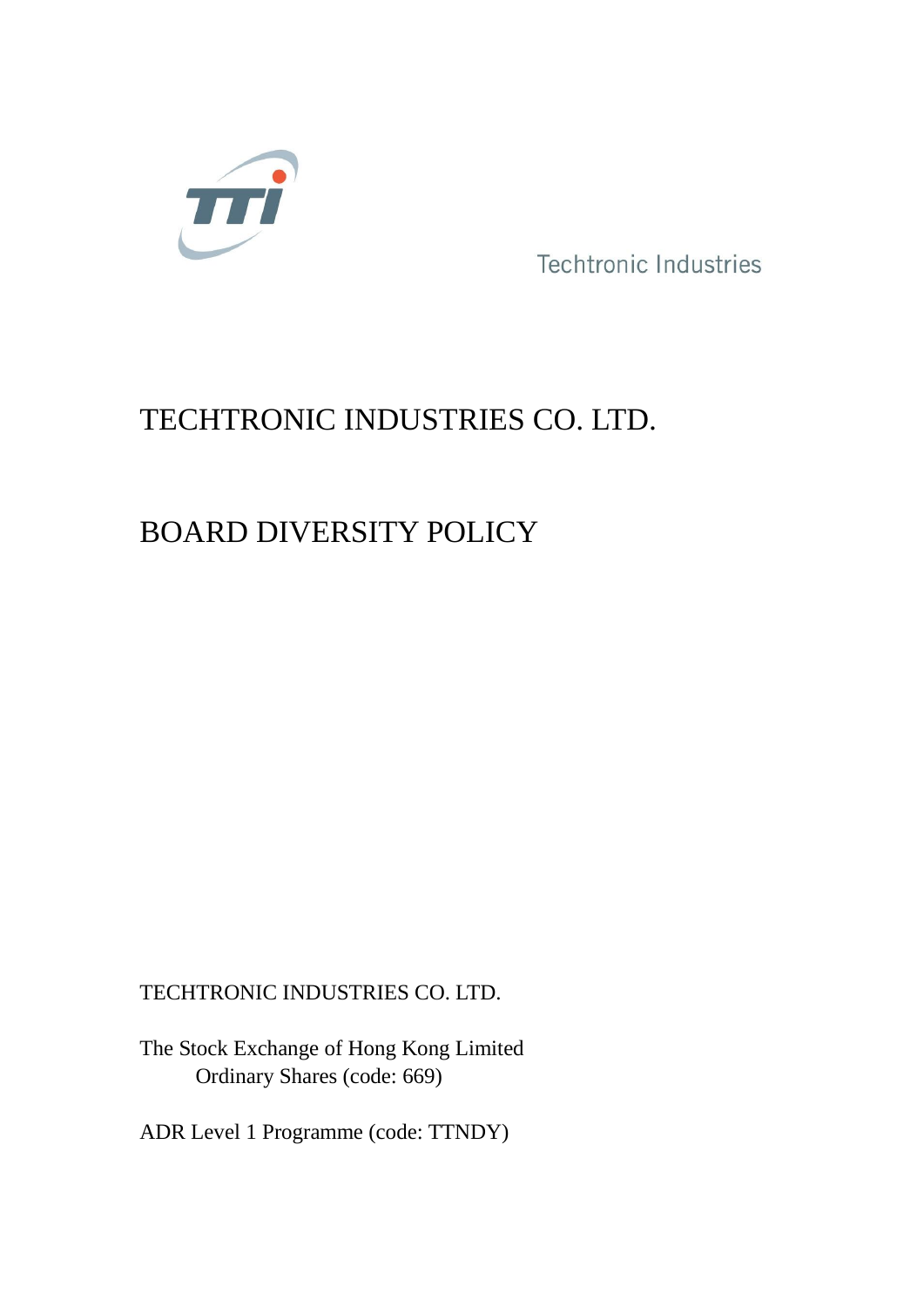## **Techtronic Industries Co. Ltd. (the "Company") Board Diversity Policy**

### **Objectives**

The Board Diversity Policy (the "Policy") sets out the approach to achieve diversity of the board of directors of the Company (the "Board").

#### **Policy Statement**

In the view of maintaining balanced and sustainable development of the Company, the Company recognizes that increasing diversity at the Board level is essential for sustainable development. While reviewing the composition of the Board, the Nomination Committee would consider the diversity of the Board including, but not limited to, age, gender, cultural and educational background, professional experience and length of service. All the above-mentioned aspects would be taken into accounts in the process of candidate selection and appointment of the Board based on the Company's own business model and specific needs from time to time.

#### **Measurable Objectives**

The Nomination Committee would consider various diversity perspectives, including but not limited to, age, gender, cultural and educational background, professional experience and length of service, when selecting candidates. The ultimate decision will be based on merit and contribution that the selected candidates will bring to the Board.

#### **Monitoring and Reporting**

The Nomination Committee will disclose annually, in the Corporate Governance Report of the Company, details of the Policy and any measurable objectives set for implementing the Policy.